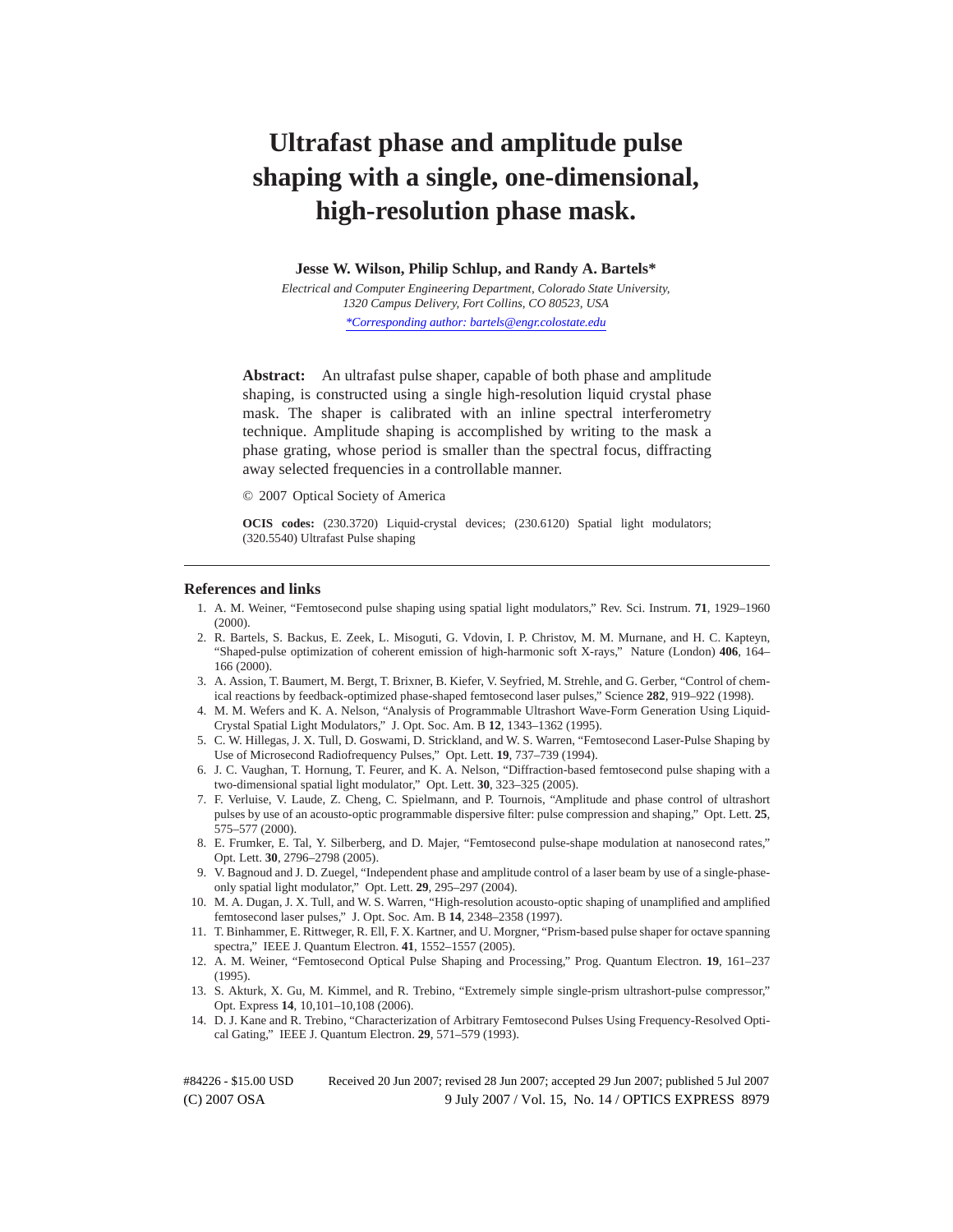- 15. D. J. Kane, "Real-time measurement of ultrashort laser pulses using principal component generalized projections," IEEE J. Sel. Top. Quantum Electron. **4**, 278–284 (1998).
- 16. P. Schlup, J. Wilson, K. Hartinger, and R. A. Bartels, "Dispersion-balancing of variable-delay monolithic pulsesplitters," To be published in Appl. Opt. (2007).
- 17. M. Takeda, H. Ina, and S. Kobayashi, "Fourier-Transform Method of Fringe-Pattern Analysis for Computer-Based Topography and Interferometry," J. Opt. Soc. Am. **72**, 156–160 (1982).

#### **1. Introduction**

Programmable ultrafast optical pulse shapers are ubiquitous, with applications ranging from simple dispersion control to carefully shaped laser pulses used for coherent control of quantum dynamics [1, 2, 3]. While many applications utilize spectral phase-only shaping for simplicity, one also needs control over amplitude to access a complete range of temporal shapes, e.g. square and sinc pulses. Such control in the standard zero-dispersion Martinez stretcher has been implemented with pairs of liquid crystal spatial light modulators (LC-SLMs) [4], volume Bragg gratings written with an acousto-optic modulator (AOM) crystal [5], and recently by a two-dimensional (2D) LC-SLM with a blazed phase grating in the direction lacking spectral dispersion [6]. A complementary technology, acousto-optic programmable dispersion filters (AOPDFs) [7], also provides spectral phase and amplitude control.

Here we introduce a new approach to phase and amplitude pulse shaping with a folded Martinez stretcher and a *single*, linear, high-resolution LC-SLM. Typically, when one designs a pulse shaper employing a LC-SLM, the spatial mode in the Fourier plane is matched to the pixel size of the SLM in order to optimize the spectral resolution. In our device, the spatial mode includes a large number of SLM pixels, effectively oversampling the spatial mode [8]. This permits spectral amplitude shaping via a high spatial-frequency sinusoidal phase grating. We utilize diffraction from this phase grating to scatter intensity from selected frequency components to higher orders, collecting the zero-order beam to reconstruct a shaped pulse. As a result, the maximum throughput is attained by switching off the phase grating. Complete spectral attenuation is in principle possible by the appropriate choice of phase grating depth of modulation. This contrasts with 2D phase–amplitude shaping [6], where the blazed grating written onto the SLM must be carefully optimized to obtain efficient diffraction into the output beam of the shaper, even in the absence of spectral amplitude shaping. The use of phase-only LC-SLMs to generate phase gratings is not limited to ultrafast pulse shaping: control over spatial mode phase and amplitude has been reported, using a 2D LC-SLM and phase gratings [9].

Though diffractive effects have long been used in AOM devices to shape both spectral phase and amplitude [5], the approach presented here differs significantly from AOM shaping. Acousto-optic shapers operate through Bragg diffraction of the incident light at the Fourier plane, reconstructing the first-order diffracted beam into a shaped pulse. Thus the acousto-optic device throughput is fundamentally limited by the first-order diffraction efficiency, reported to be ∼ 50% at 620 nm in an experimental device [5]. The optical bandwidth of AOM shapers is limited to a single octave, since beyond this higher order diffracted beams will overlap [10]. AOMs can be rapidly reconfigured between pulses, but the finite acoustic wave velocity places an upper limit on the repetition rate of shaped pulses [8]. While this is well-suited for amplified pulses, a pulse picker must be employed in the typical cases of multi–MHz ultrafast oscillator pulse trains.

Our approach can be used with octave-spanning optical bandwidths by employing a prism as the dispersive element [11], as the overlapping diffracted orders from the phase grating are discarded. In addition, the LC-SLM phase masks can remain static from one pulse to another, allowing for operation with oscillator pulse trains without the use of a pulse picker. The masks can typically be changed in  $\sim$  30 ms. Combined with the high optical reflectivity of the LC-SLM (greater than 90%), these aspects make this technique especially attractive for nonlinear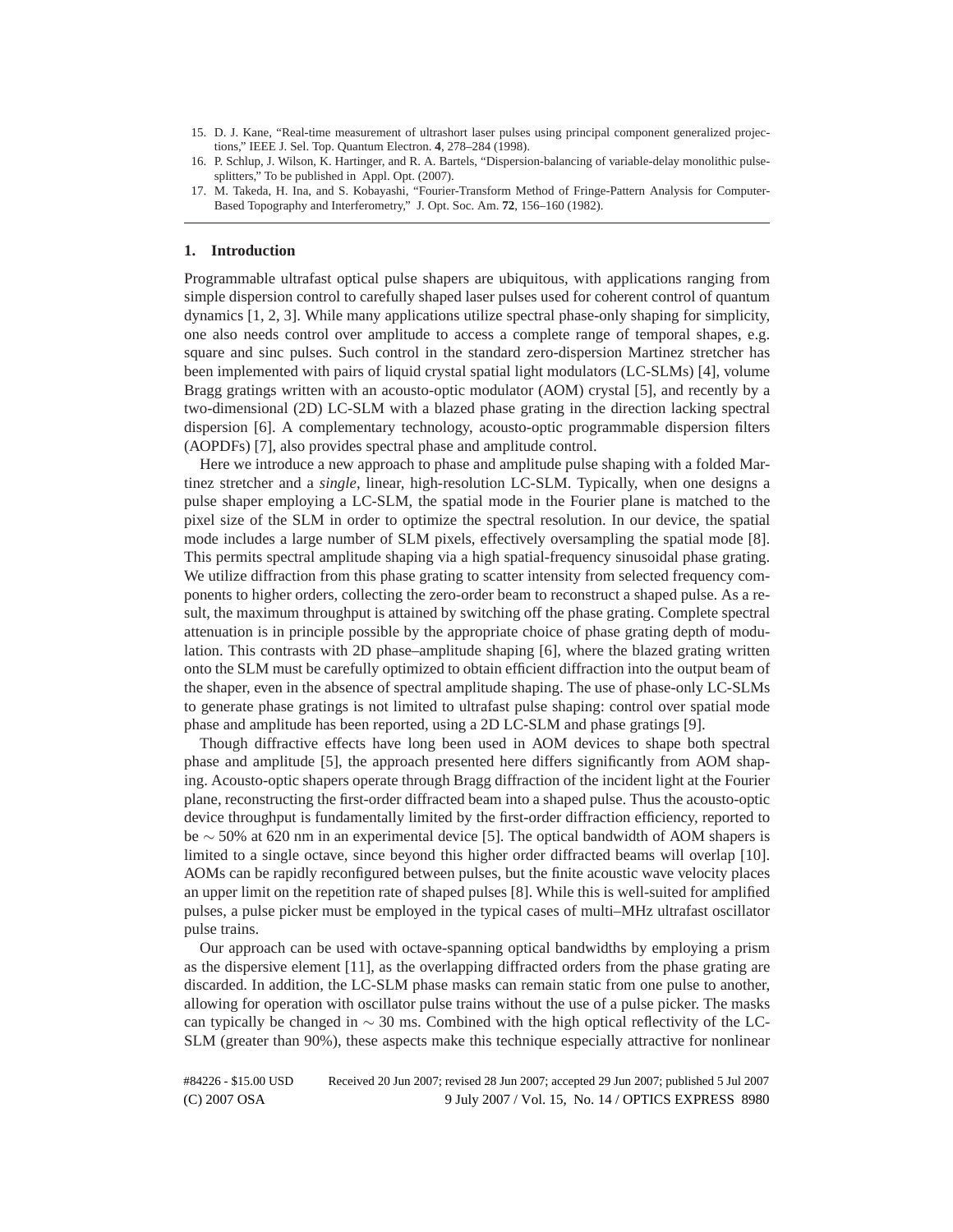optical experiments with an oscillator and octave-spanning supercontinuum spectra.

## *1.1. Simultaneous phase and amplitude shaping*

To understand this approach mathematically, we employ notation for pulse shaper analysis following Ref. [12]. The pulse just after the masking plane is

$$
E_{\rm in}(\omega)e^{(x-\alpha\omega)^2/w_0^2}M(x),\tag{1}
$$

where  $E_{\text{in}}(\omega)$  is the Fourier transform of the incident pulse,  $w_0$  is the  $1/e^2$  intensity radius of the focused beam, and  $\alpha$  is set by the angular dispersion and focal length of the stretcher. Next we apply a high-resolution phase-only mask,

$$
M(x) = \exp[i\Delta(x)\sin(2\pi f_g x) + i\phi(x)],
$$
\n(2)

a superposition of a sinusoidal phase grating with spatial frequency  $f_g$  and depth of modulation  $\Delta$ , and a slow additional phase  $\phi$ . Expanding this sinusoidal phase into a series of Bessel functions, we find that if  $f_g$  is sufficiently high, the shaper optics only collect the zero order and convert the phase grating to amplitude control:

$$
M(x) \approx J_0[\Delta(x)] \exp[i\phi(x)].
$$
\n(3)

From this result, we expect full spectral amplitude control from a high frequency sinusoidal phase grating, by adjusting  $\Delta(x)$  to modulate spatial diffraction across the spectrum dispersed in the Fourier plane. Spectral phase control is imparted by adding the appropriate slow phase value  $\phi(x)$ .

## *1.2. Setup*

We demonstrate the efficacy of this technique with two implementations of the pulse shaper: one with a prism for low angular dispersion, potentially applicable to octave-spanning spectra; the other with a grating for high angular dispersion. In both cases, the dispersive element is placed at the front focal plane of a convex lens and the reflective SLM is placed at the back focal plane. The phase mask we use is a  $1 \times 12,288$  Linear Series spatial light modulator provided by Boulder Nonlinear Systems (Lafayette, CO). The liquid crystal elements have a 1.6  $\mu$ m pixel pitch, comprising a 1.0  $\mu$ m transmissive electrode and a 0.6  $\mu$ m gap between electrodes. The gap is transmissive, with a refractive index dependent on the voltages applied to adjacent pixel electrodes. The beam from a Ti:sapphire oscillator (KM Labs), with 40 nm optical bandwidth centered at 790 nm, is collimated to  $2w_{in} \approx 4$  mm diameter and sent into the shaper. For the prism implementation, we used a 750 mm focal length lens and an SF10 Brewster prism. The spectral focus is  $2w_0 \approx 190 \ \mu \text{m}$  or 118 pixels. In the grating version, a 600 mm<sup>-1</sup> grating is used with a 200 mm focal length lens. The spectral focus is  $2w_0 \approx 50 \ \mu m$  or 31 pixels. The SLM reflectivity is measured to be 93% and the total shaper efficiencies are 77% and 35% for the prism and grating shapers, respectively, although higher throughput should be possible with anti-reflection coated optics and a grating optimized for efficiency. As with any Martinez stretcher, initial quadratic spectral phase on the input pulses can be compensated for by adjustment away from the 4f condition. We found it more convenient to use a single-prism compressor [13] placed after the pulse shaper to compensate residual chirp from the oscillator output. This preserves the maximum dynamic range of SLM phase for pulse shaping. To characterize the pulse shaper, we use a spectral interferometry technique described below. Temporal pulse measurements in this paper are performed with a second harmonic generation frequency resolved optical gating (SHG-FROG) device [14], making use of a high-speed principal component generalized projection (PCGP) phase retrieval algorithm [15].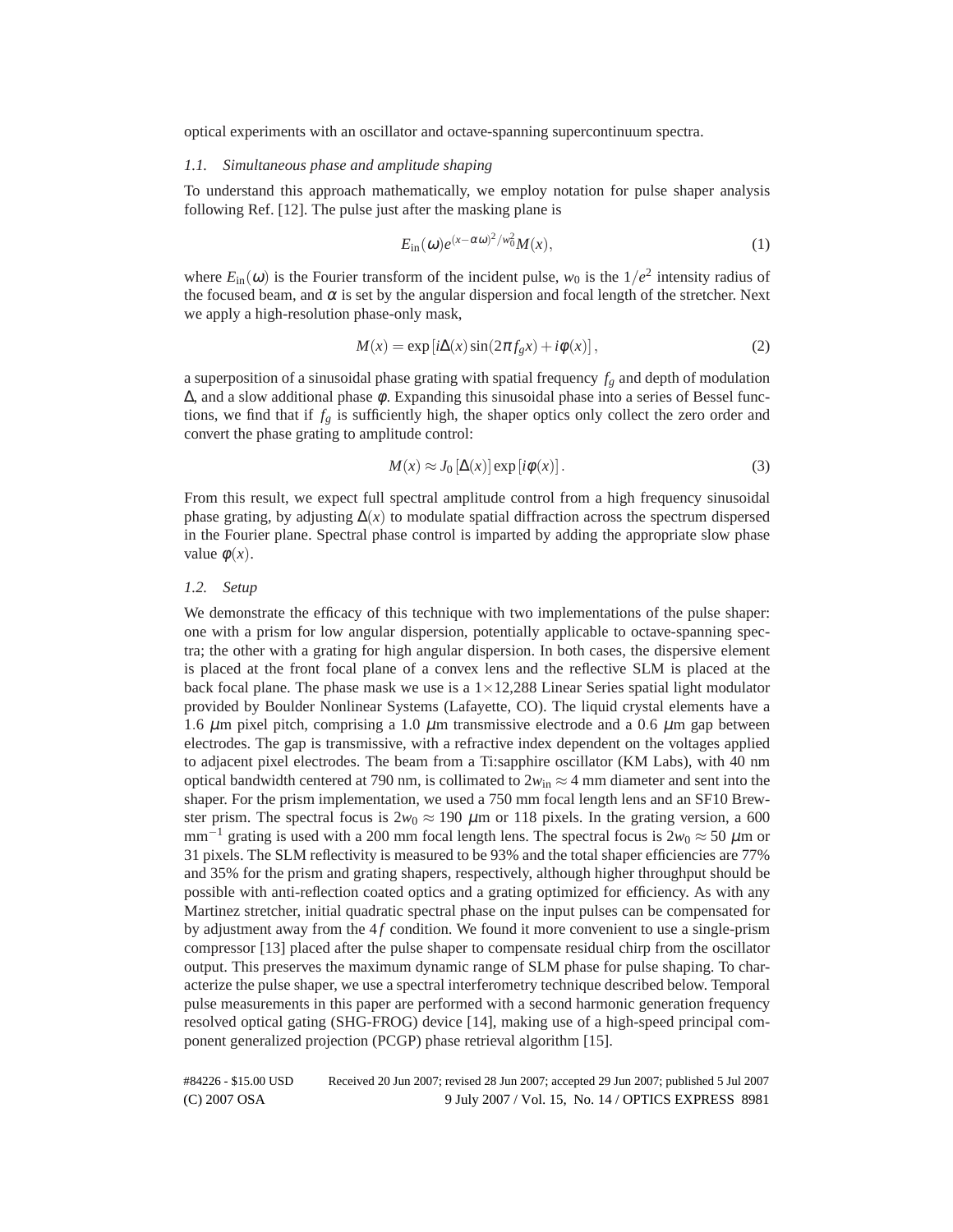

Fig. 1. Calibration of phase  $\phi$  with respect to wavelength  $\lambda$  and drive level. Surface mesh lines are shown to enhance visualization of surface curvature; actual data is collected at higher resolution.

## **2. Calibration**

As with any pulse shaping device, an accurate calibration is critical for producing predictable pulse shapes. Here we describe the procedure for characterizing the phase response of the LC-SLM, yielding a functional mapping from wavelength to pixel, and drive voltage to phase. We then proceed to analyze phase gratings for amplitude shaping, establishing an optimal grating spatial frequency  $f_g$  and calibrating depth of modulation  $\Delta$  to transmission  $T$ .

## *2.1. Phase calibration*

To calibrate the device we first find the relationship between pixel and frequency by sweeping a  $\pi$ –phase step across the SLM and observing the dip in the transmitted spectrum due to the phase discontinuity. We fit a quadratic curve to these data, and from the first-order coefficient of this fit we empirically estimate  $\alpha \approx 28$  mm rad<sup>-1</sup> fs for the prism shaper, and  $\alpha \approx 44$  mm rad<sup>-1</sup> fs for the grating shaper; both agree well with the theoretical values of  $\alpha \approx 26$  mm rad<sup>-1</sup> fs and  $\alpha \approx 44$  mm rad<sup>-1</sup> fs, respectively calculated from the optical dispersion of the prism or grating. Next, we make use of an inline spectral interferometry technique [16], where a birefringent crystal splits the input pulse into two time delayed pulses with orthogonal polarizations. The LC-SLM only shapes one of the polarizations, leaving the second as a reference. A polarizer at 45◦ projects the two pulses to the same polarization and the resulting interference fringes are measured with a spectrometer (OceanOptics). Here the phase difference between the pulses is very stable, leading to more reliable phase measurements than by use of a Mach-Zehnder interferometer. We then extract the phase difference with a Fourier sideband filtering algorithm [17]. We calibrate the drive voltage to phase by running all the SLM pixels through their drive range, measuring interference fringes, and computing the resulting imparted phase. Figure 1 shows this calibration for the prism shaper; results are similar for the grating case.

#### *2.2. Amplitude calibration*

Armed with a reliable phase calibration, we characterize the amplitude control afforded by our approach. Applying a range of phase gratings, we establish an optimal  $f_g = 27 \text{ mm}^{-1}$  for the prism-based shaper, and  $f_g = 60$  mm<sup>-1</sup> for the grating-based shaper. We find that for both setups the optimal phase grating period is approximately  $2w_0/5$ . The spatial frequency is high enough that the grating diffracts light outside of the aperture of the apparatus, yet low enough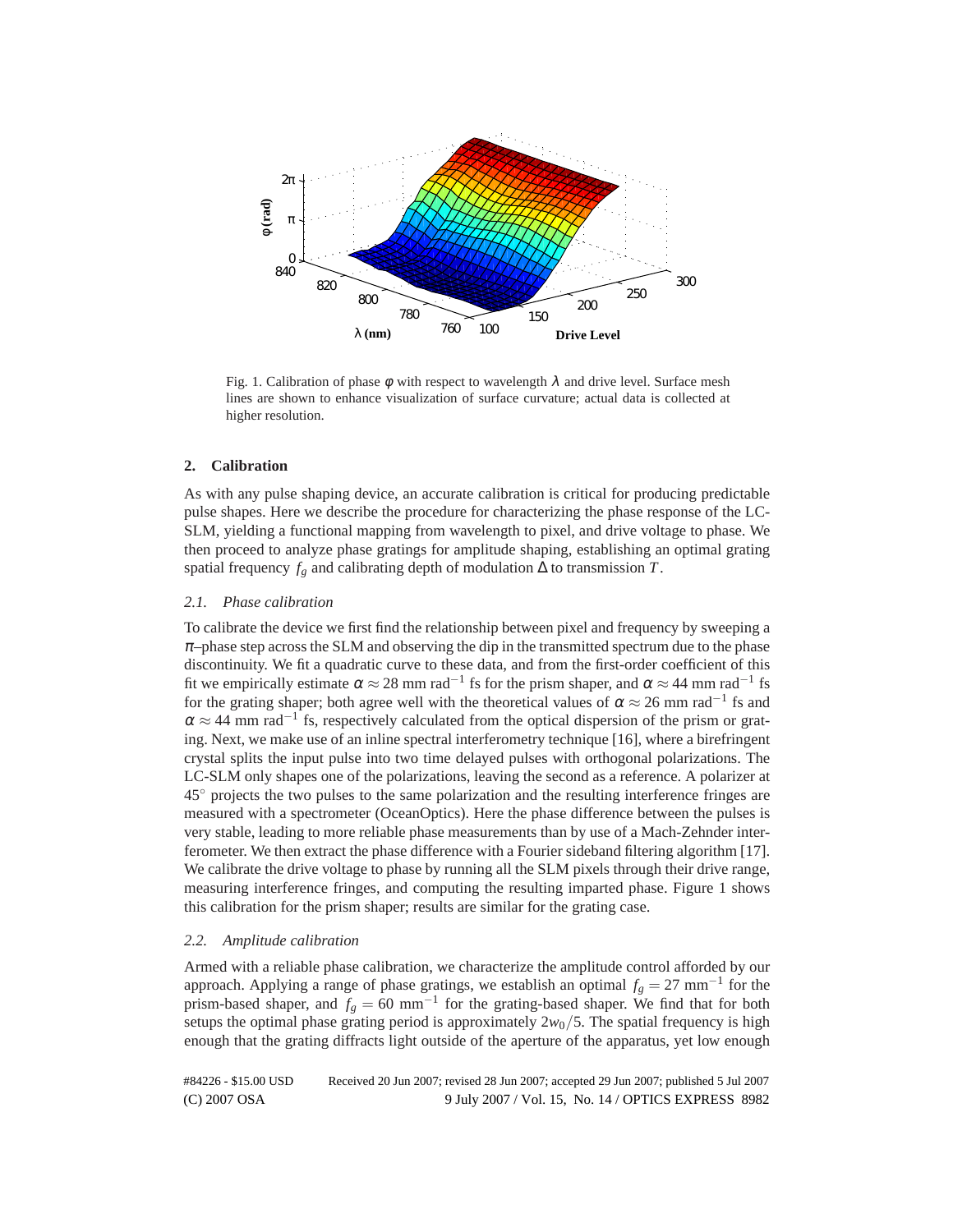

Fig. 2. Measured transmission *T*, plotted with respect to increasing phase grating depth ∆, as applied across the entire phase mask. Surface mesh lines are shown to enhance visualization of surface curvature; actual data is collected at higher resolution. Inset: line-out of the above plot at 790 nm, showing transmission  $T$  with respect to the phase grating depth (black line). Theoretical curve (light blue line) shown for comparison.

that the discreteness of the SLM has a negligible impact. We measure transmission *T* as the ratio of shaped/unshaped spectral intensity, observed from the shaper output. Figure 2 shows *T* across the measured spectrum for a  $62-\mu m$  period sinusoidal phase grating on the prism-based shaper, varying ∆. The inset shows *T* at 790 nm (black line), which agrees very favorably with the  $|J_0(\Delta)|^2$  dependence (light blue line) predicted theoretically by Eq. (3). In this case, the maximum attenuation at the center wavelength is 97%.

## **3. Pulse shapes**

The above calibration allows the generation of arbitrary pulse shapes with specified amplitude and phase. For best results, we first remove the residual spectral phase distortion present after the prism compressor. To accomplish this, we measure a FROG trace with the mask set to constant zero phase, and retrieve the phase with the PCGP algorithm. The inverted phase is added to the shaper mask to obtain near-transform-limited 28 fs pulses, verified by another FROG measurement. The ability to compress pulses by measuring a spectral phase and applying its inverse with the SLM validates both our calibration and pulse measurement techniques.

We demonstrate the phase shaping capabilities of the pulse shaper, independent of amplitude, by applying a sinusoidal and then a V-shaped spectral phase. In the case of sinusoidal phase, we measure the imparted phase with the aforementioned spectral interferometry method, and compare the results to the intended phase mask. Figure 3 shows excellent fidelity in producing this phase. In the case of a V-shaped spectral phase, the halves of the spectrum see a linear phase with slope  $\tau$ , with opposite signs on each half. The effect is to split the pulse into a pair, separated in time by  $2\tau$ . Results for  $2\tau = 400$  fs are shown in Fig. 4. The observed spectral modulations here are due to scattering at the  $2\pi$  phase wrapping points.

For amplitude shaping, we first observed the effects of phase gratings with finite width across the mask, and then produced a temporal sinc<sup>2</sup> intensity profile by shaping the spectrum into a square. We applied a finite-width phase grating, centered at 790 nm, to produce spectra with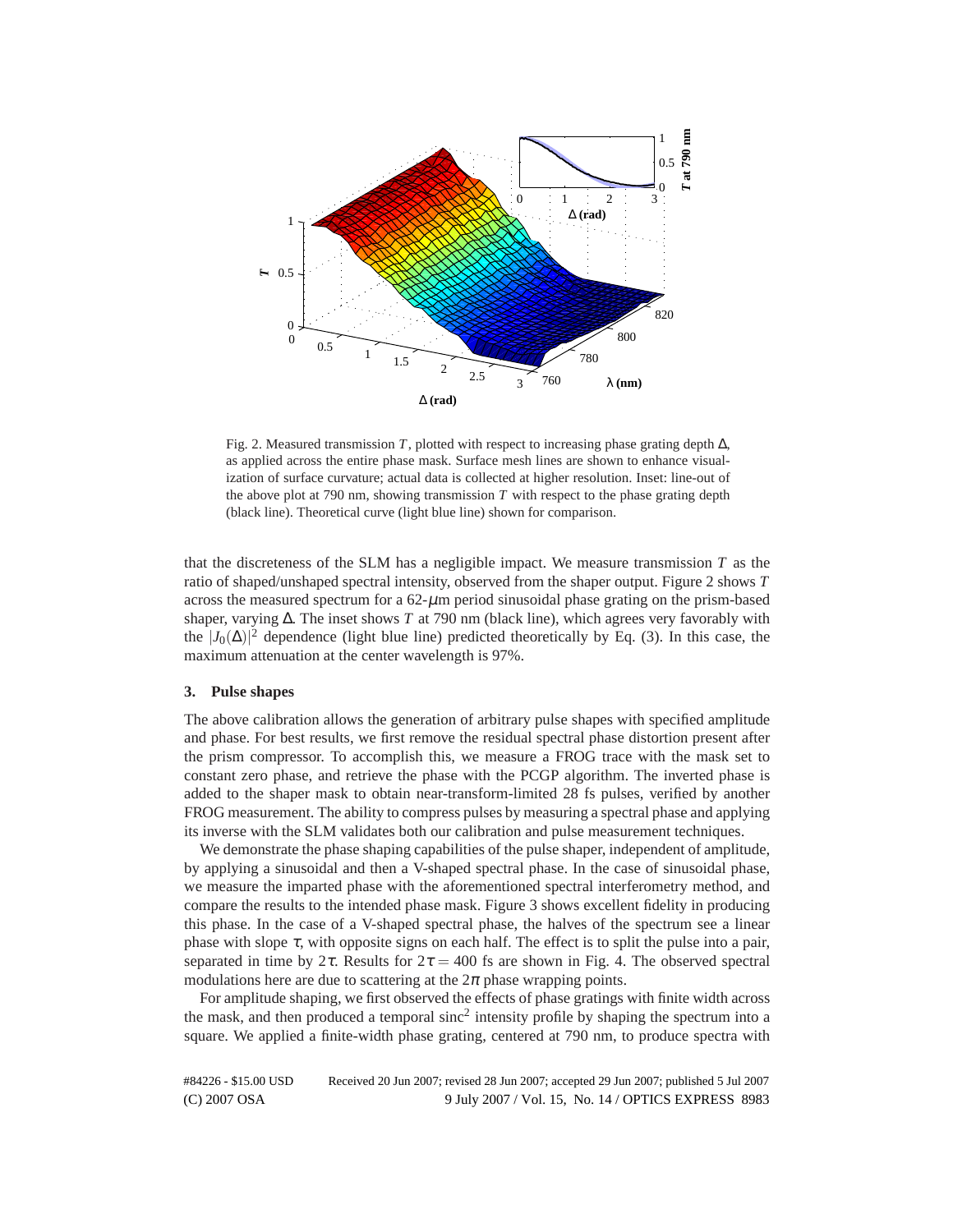

Fig. 3. Verification of phase calibration by applying a low-frequency sinusoidal spectral phase. Spectral intensity (light blue patch), applied phase mask (red line), and phase as measured by spectral interferometry (black line).



Fig. 4. (a) Measured spectral intensity (light blue patch) and phase (black line) for splitting a pulse into a delayed pair. (b) Temporal intensity, showing separation of 400 fs.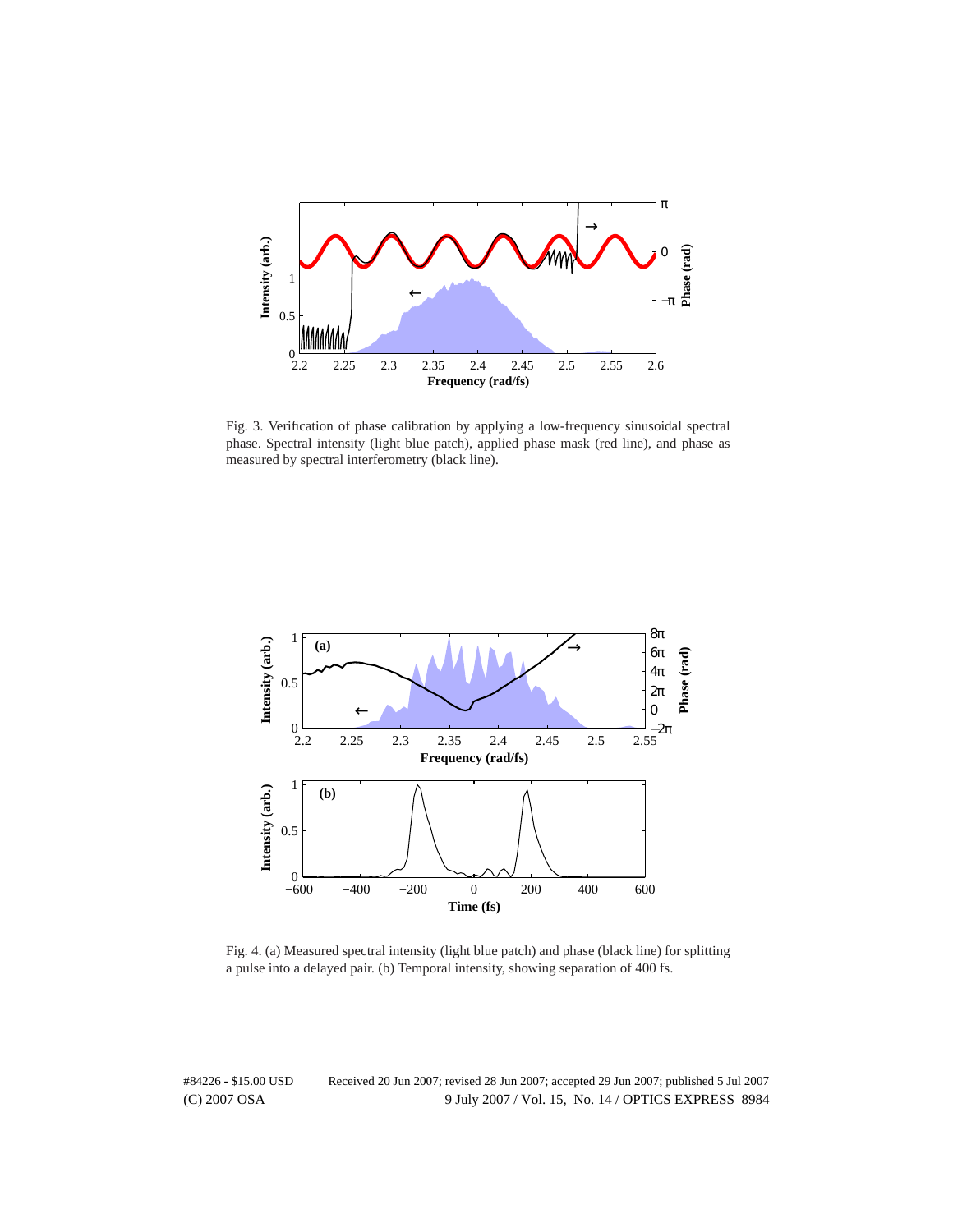

Fig. 5. Spectral notch of increasing width. (a) Measured spectra, normalized by the first spectrum, showing increased attenuation and broadening of notch as phase grating width is increased. (b) Transmission *T* at 790 nm, showing increase in attenuation which levels off when the phase grating is wider than the spectral focus  $2w_0$ , marked by the red dashed line.

a notch in the center. We proceeded to broaden the notch by widening the phase grating. Figure 5(a) shows the measured output spectra, normalized by the unmodulated spectrum, as a phase grating of increasing width is applied to the center of the spectrum. For phase grating widths  $< 2w_0$ , the notch is as wide as the spectral focus and increases in attenuation until the width is comparable to the spectral focus, and then the notch begins to broaden to cover more frequencies. The plot in Fig. 5(b) shows the relative reflected intensity recorded by the spectrometer at a wavelength of 790 nm. As expected, the attenuation plateaus once the phase grating width is on order of the spatial mode size in the Fourier plane. Next we produce a square-shaped spectrum, as shown in Fig. 6(a). The mask attenuates frequencies outside the desired square, and is set to nearly flatten the top of the spectrum. Since the inverse Fourier transform of a square spectrum is a sinc function, the intensity profile of such a pulse is a sinc<sup>2</sup>, with alternating  $\pi$  phase, in good agreement with the retrieved pulses shown in Fig. 6(b).

Finally to demonstrate simultaneous control over spectral phase and amplitude, we shaped the spectrum into two lobes separated by 0.08 rad/fs and shifted the relative phase  $\phi$  between the lobes. The spectral lobes interfere in the time-domain in a manner analogous to a doubleslit experiment. The inset in Fig. 7 shows the measured FROG traces (left half), with the PCGP retrieved traces (right half). The resulting pulse shape intensity profile (blue patches) lies within a region identified in Fig. 7 with a Gaussian envelope (red lines), shown as a visual guide. The intensity modulation period is set by the separation of the spectral peaks and agrees with the expected  $\sim$  80 fs period. The temporal intensity interference structure shifts in the expected manner with the application of a relative phase between the two spectral lobes.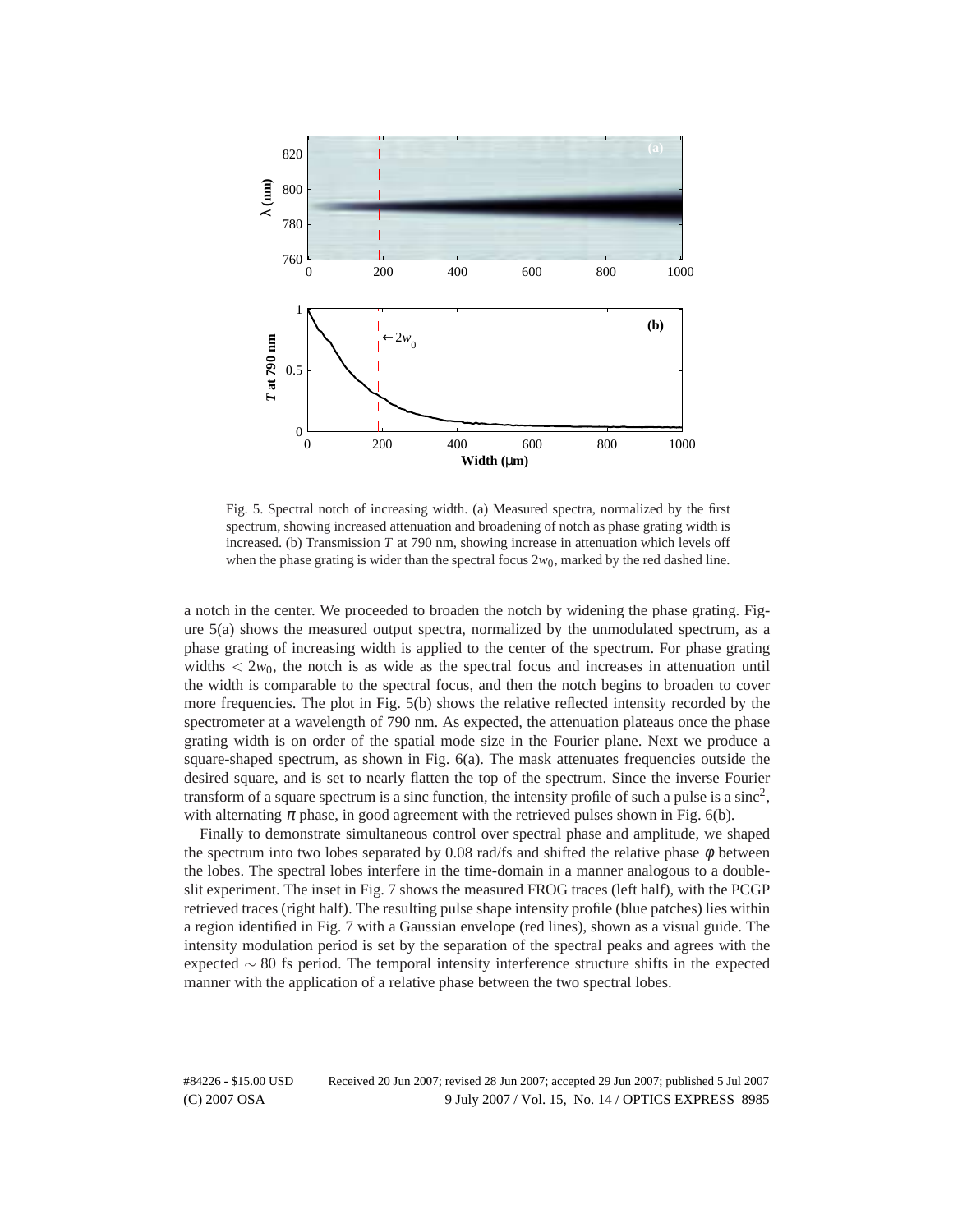

Fig. 6. Amplitude-only shaping. (a) Unshaped (red line) and shaped (light blue patch) square spectrum. (b) Resulting temporal profile (blue line), with a sinc<sup>2</sup> (red line) for comparison. Spectral phase (green line) shows  $\pi$  phase offset between adjacent lobes.



Fig. 7. Temporal profiles for the spectral double-slit experiment. Inset: FROG traces depict both measured (left half of trace) and numerically reconstructed (right half) traces.